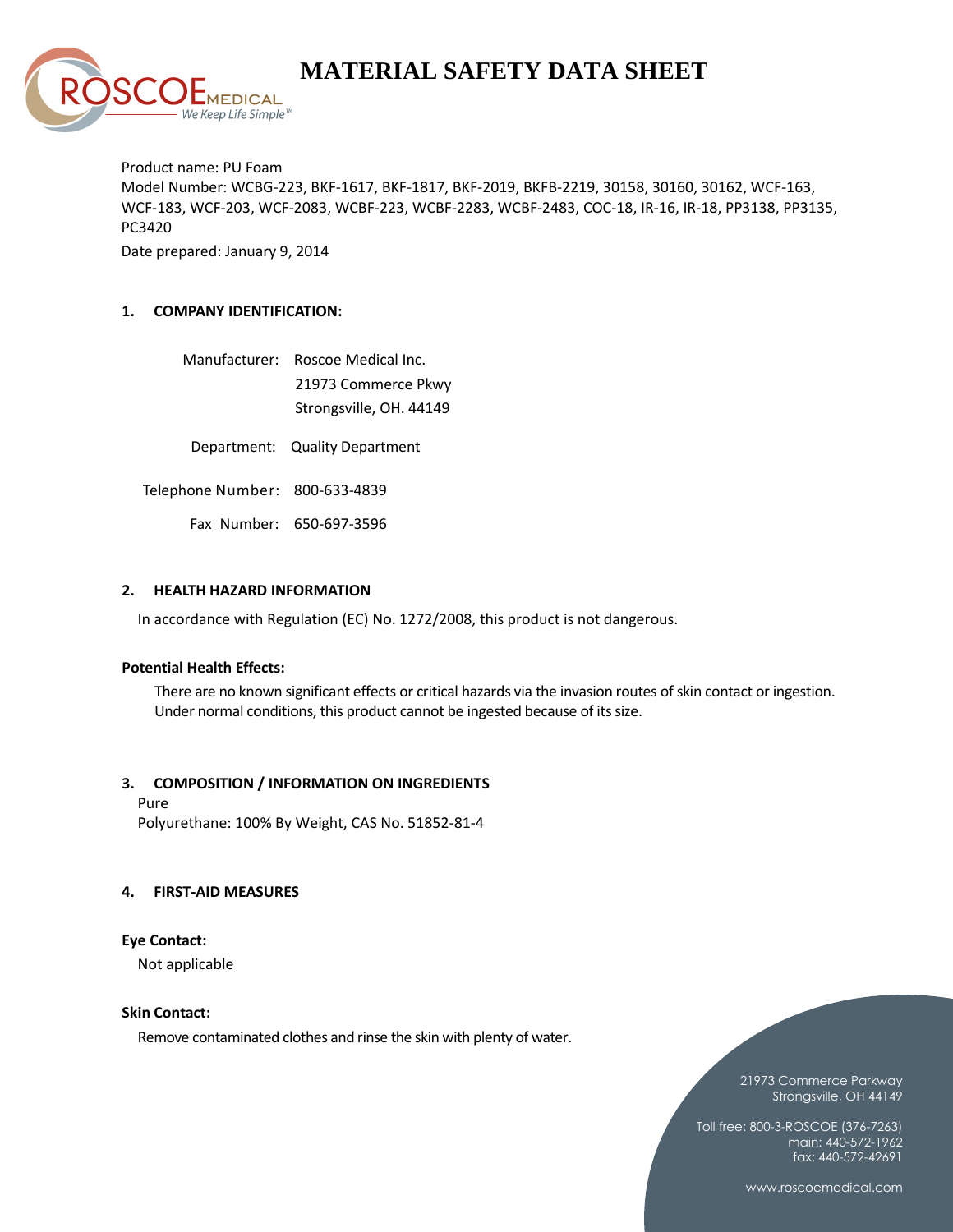

## **Inhalation:**

Not applicable

# **Ingestion:**

Gargle and seek medical help.

# **5. FIRE-FIGHTING MEASURES**

# **Danger Characteristics:**

It is apt to flame under the condition of fire and high temperature.

# **Hazardous Combustion Products: CO, CO<sub>2</sub>**

# **Fire-Fighting Method & Media:**

The staff must be equipped with a filtered mask (full mask) or isolated breathing apparatus. The staff must wear clothing made for defense purposes against fire and toxic gases. Put out the fire in the upwind direction. Remove the container to open space as soon as possible. Spray water on the containers in the fire place to keep them cool until extinguishing is finished. Media: hazy water, foam, powder, CO<sub>2</sub>, sandy clay.

# **6. ACCIDENTAL RELEASE MEASURES**

#### **Emergency Treatment:**

Cut off the fire source. It is suggested that the staff wear a self-contained breathing apparatus and dress in usual working clothes. Shut off the divulgence source as possible. Small divulgence: clean off and transport to safe place. Massive divulgence: recycle or transport to waste treatment place for handling.

# **7. HANDLING AND STORAGE**

# **Handling:**

Supply with natural air exhaust. The operating staff must have received special training and abide by the operating regulations. It is advised that the staff wear work clothes and gloves. Keep away from fire and heating sources. No smoking in the workplace. Avoid contact with oxidizers. Take care when transporting, prevent damage to the packing and container. Equip with relevant types and quantities of extinguishing instruments and devices for divulgence handling.

> 21973 Commerce Parkway Strongsville, OH 44149

Toll free: 800-3-ROSCOE (376-7263) main: 440-572-1962 fax: 440-572-42691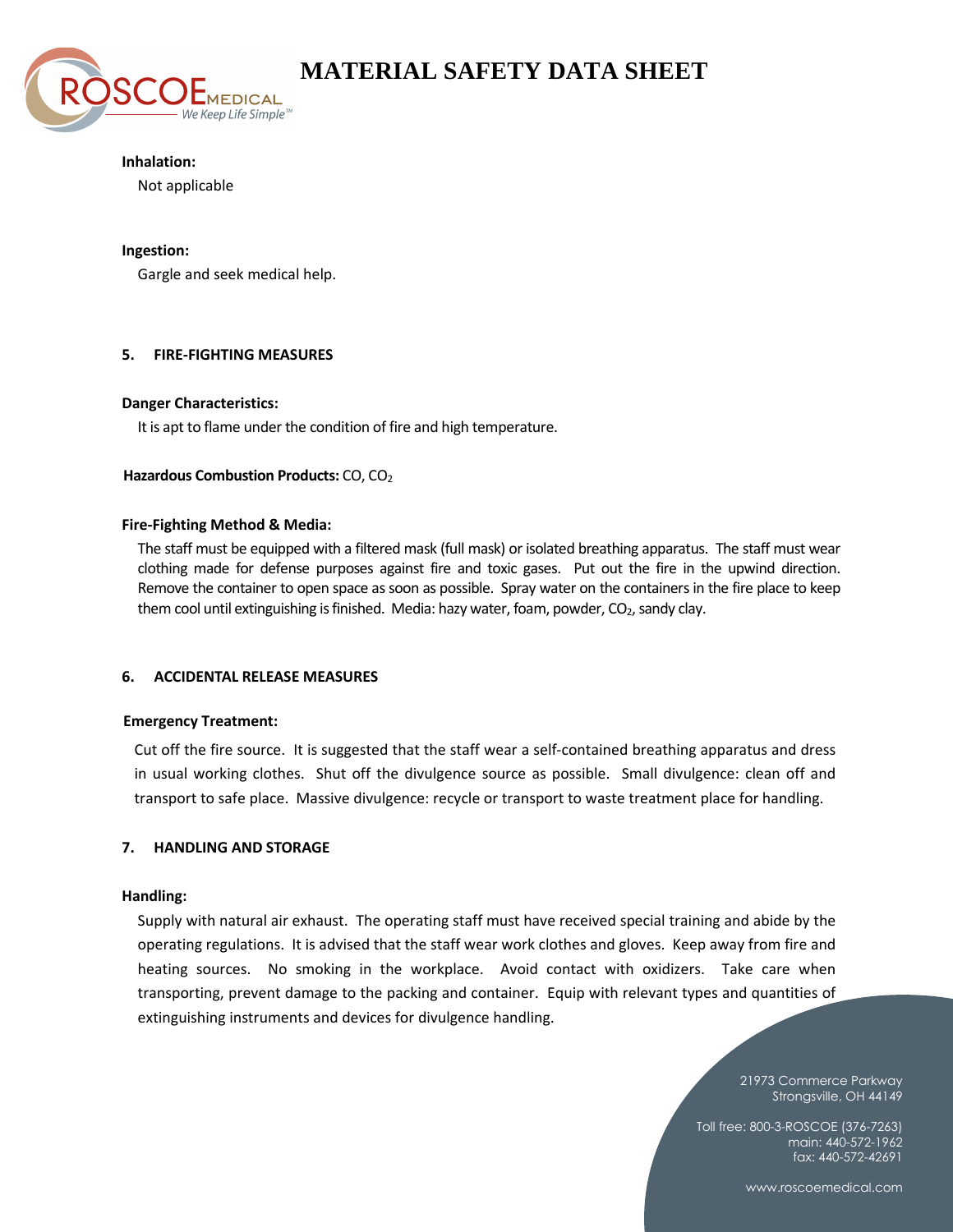#### **Storage:**

Keep the sample in a cool, dry and well-ventilated place. Keep away from fire and heating sources. Keep separately from oxidizers, do not mix storage. Equip with relevant types and quantities of extinguishing instruments. The storage place should be equipped with suitable shelter materials for divulgence handling.

#### **8. EXPOSURE CONTROLS / PERSONAL PROTECTION**

#### **Maximum Admissible Concentration:**

**MEDICAL** We Keep Life Simple<sup>™</sup>

No standard yet

#### **Monitoring Method:**

None

#### **Engineering Control:**

Closed operation. Supply with natural air exhaust.

#### **Protective Equipment for Respiration:**

No special protection under normal use.

#### **Protective Goggles:**

No special protection under normal use.

# **Protective Gloves:**

No special protection under normal use.

# **Protective Clothing:**

No special protection under normal use.

#### **Other Protection:**

No smoking, dining and drinking water in the workplace. Keep a good habit of hygiene.

#### **9. PHYSICAL AND CHEMICAL PROPERTIES**

Appearance: Solid Odor: Odorless

21973 Commerce Parkway Strongsville, OH 44149

Toll free: 800-3-ROSCOE (376-7263) main: 440-572-1962 fax: 440-572-42691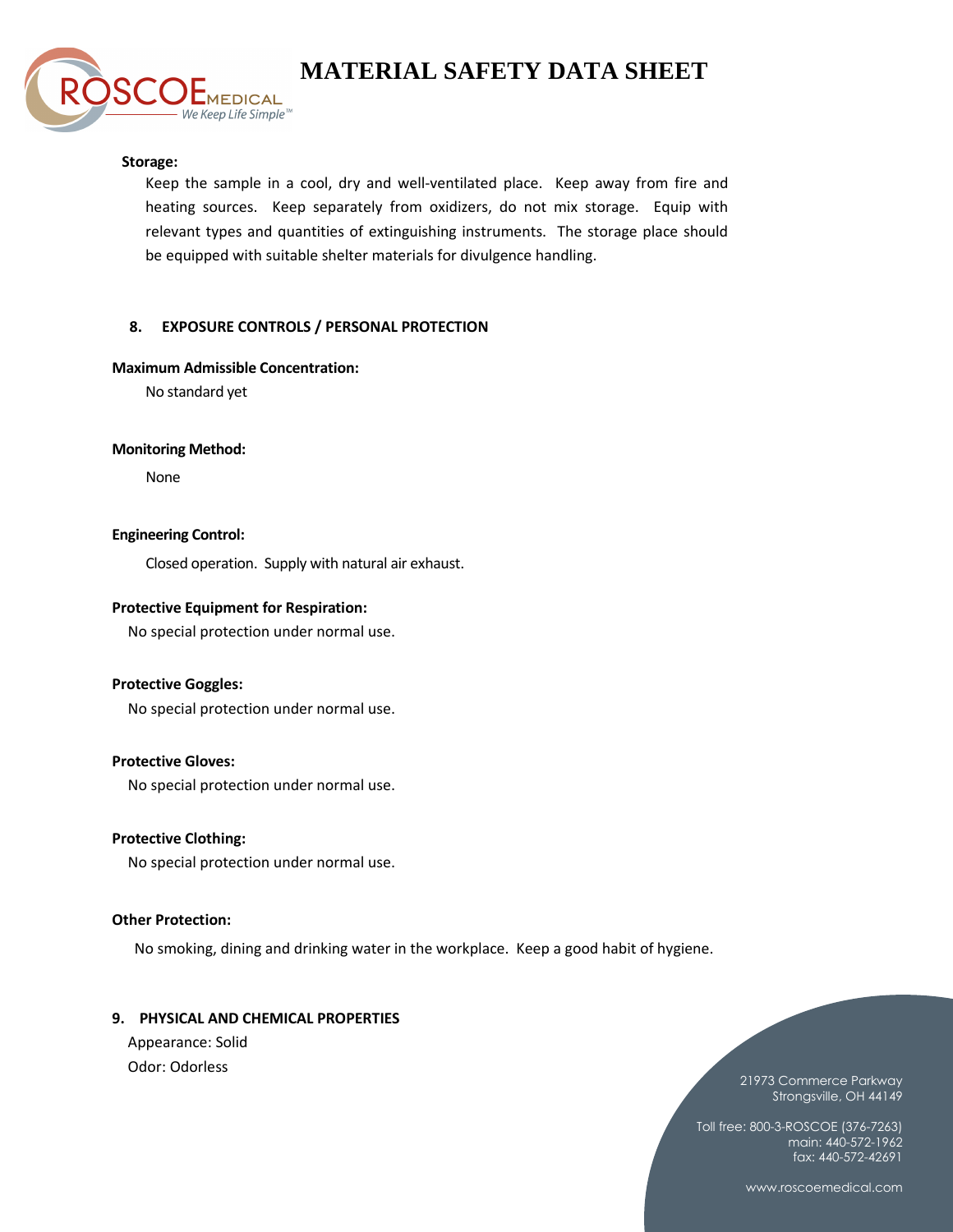

Melting Point: No data Density: No data PH Value: Not applicable Solubility: Insoluble in water.

# **10. STABILITY AND REACTIVITY**

Stability: Stable under normal temperature and pressure Distribution of Ban: Strong oxidizer Conditions to Avoid: High temperature, heat source, fire source Hazardous Polymerization: None Hazardous Decomposition Products: Under normal conditions of storage and use, hazardous decomposition products should not be produced.

# **11. TOXICOLOGICAL INFORMATION**

Acute Toxicity: No known significant effects or critical hazards Sub-acute and Chronic Toxicity: No known significant effects or critical hazards Irritation: No known significant effects or critical hazards Sensitization: No known significant effects or critical hazards Mutagenicity: No known significant effects or critical hazards Carcinogenicity: No known significant effects or critical hazards Others: None

# **12. ECOLOGICAL INFORMATION**

Eco-Toxicity: No information is available. Biodegradable: No data Non-Biodegradable: No data Bioconcentration or Biological Accumulation: No data Other Harmful Effects: No known significant effects or critical hazards

# **13. DISPOSAL CONSIDERATIONS**

Nature of waste: This product is not regarded as hazardous waste, as defined by Regulation (EC) No. 1272/2008.

Waste Disposal Methods: Refer to National or Local regulations before handling. It is suggested to use the method of burning.

Attention Abandoned: None

21973 Commerce Parkway Strongsville, OH 44149

Toll free: 800-3-ROSCOE (376-7263) main: 440-572-1962 fax: 440-572-42691